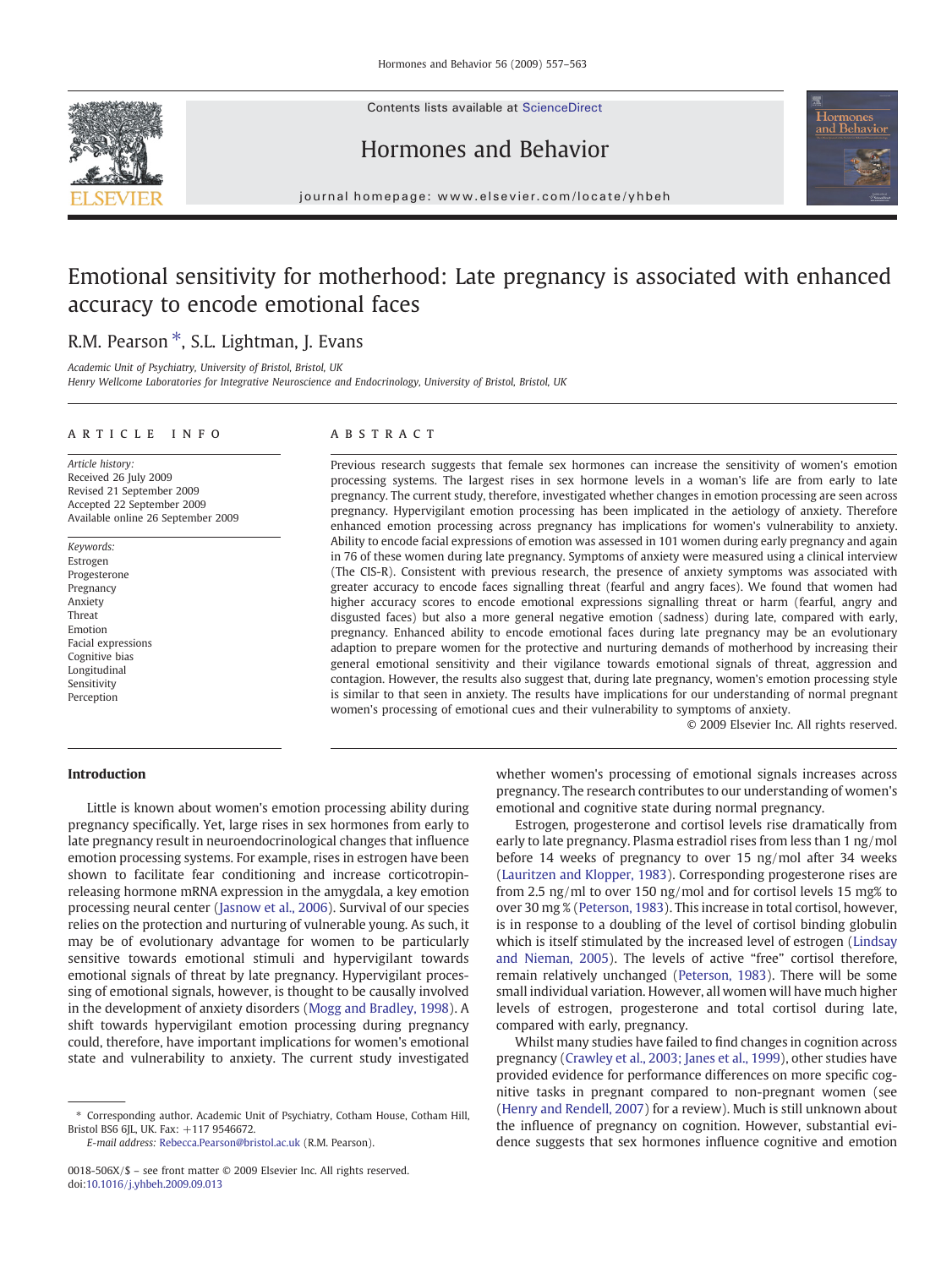processing systems. Dendritic spine density is increased in the rat amygdala and hippocampus, during the high estrogen stage of the oestrous cycle and following both pregnancy and hormonal treatment which mimics pregnancy ([Kinsley et al., 2006](#page--1-0)). Furthermore, increases in sex hormone levels have been associated with increased activity in neural structures, such as the amygdala, ([Goldstein et al.,](#page--1-0) [2005; Jasnow et al., 2006](#page--1-0)), the hippocampus [\(Spencer et al., 2008](#page--1-0)) and the prefrontal cortex ([Keenan et al., 2001](#page--1-0)) along with neurotransmitter systems such as the serotonin system ([Rubinow et al., 1998](#page--1-0)). These neural structures and pathways have been specifically associated with processing of emotional stimuli ([Harmer et al.,](#page--1-0) [2003; Morris et al., 1998\)](#page--1-0).

Behavioral studies provide evidence that women's processing of emotion is influenced by their menstrual cycle stage [\(Pearson and](#page--1-0) [Lewis, 2005\)](#page--1-0). In particular, accuracy scores to encode fearful faces were found to be positively correlated with mean estrogen levels at each stage of the cycle (taken from published figures of approximate levels of estrogen at each menstrual cycle stage). Although hormone levels were not measured in this study, this association suggests that the reported differences in fear recognition relate to changes in estrogen levels across menstrual cycle stages[\(Pearson and Lewis,](#page--1-0) [2005\)](#page--1-0). Biases towards encoding emotional faces as expressing fear, anger and disgust have also been linked to higher progesterone levels across the menstrual cycle [\(Derntl et al., 2008a](#page--1-0)). In light of such findings we predicted that, due to large rises in estrogen and progesterone, emotion processing will enhance across pregnancy.

The current study measured vigilance towards emotional signals as displayed by facial expressions. Facial expressions of emotion are an essential and powerful component of human communication and social interaction. Expressions of emotion convey essential survival information to fellow humans. For example, disgust expressions signal contamination, fearful expressions signal an external threat and angry expressions convey intention to attack, a threat in itself. Neuroimaging studies have provided evidence that facial emotional expressions signalling threat (fear and angry faces) evoke responses from neural systems that are central to our threat responses ([Morris](#page--1-0) [et al., 1998](#page--1-0)). Furthermore, ability to assign emotional categories to others' facial expressions is a vital skill, which will direct how an individual perceives their environment. Disruption to one's ability to encode emotions has been associated with a number of clinical and social functioning disorders including, obsessive compulsive disorder [\(Berle and Phillips, 2006](#page--1-0)), major depression ([Leppanen et al., 2004](#page--1-0)) autism ([Golarai et al., 2006](#page--1-0)), bipolar disorder and schizophrenia [\(Addington and Addington, 1998](#page--1-0)). This suggests that responses on emotion encoding tasks are related to real life behaviors.

The current study assessed pregnant women's ability to encode facial expressions of emotion, during their first trimester (before the placenta takes control of the pregnancy from the corpus leutum and thus before substantial rises in estrogen and progesterone have taken place [\(Lauritzen and Klopper, 1983; Little and Billar, 1983](#page--1-0))) and again at the end of their third trimester (where estrogen and progesterone peak). In line with evolutionary theory and reported changes across the menstrual cycle, we predicted that women's ability to encode emotional facial expressions will be greater during late compared with early pregnancy. In menstrual cycle studies, however, effects were found for specific emotional expressions (fear, anger and disgust) and it is of particular survival importance for mothers to become hypervigilant processors of signals of threat and harm. We, therefore, also explored whether enhanced emotion processing is specific to emotional expressions that signal threat and harm (fearful, angry and disgust expressions) or generalised to negative emotions, such as sadness, which do not communicate such specific risks.

Emotional vigilance during late pregnancy, however, may have implications for women's emotional state. Symptoms of anxiety during pregnancy are common within normal populations of women [\(Heron et al., 2004\)](#page--1-0). A mother's level of anxiety during pregnancy is negatively associated with her infant's emotional and behavioral development even after controlling for the mother's postnatal mood [\(Bergman et al., 2007; Glover and O'Connor, 2002; O'Connor et al.,](#page--1-0) [2002; O'Connor et al., 2003](#page--1-0)). Understanding common symptoms of anxiety in normal women, during pregnancy specifically, is therefore important for infants' development and future population health.

Early cognitive models of anxiety suggest that anxiety develops as a consequence of cognitive biases towards threatening information [\(Beck and Rush, 1985](#page--1-0)). Empirical studies have since provided evidence for such biases in anxious individuals [\(Eysenck et al., 1991;](#page--1-0) [Mogg et al., 1989; Mogg et al., 2007](#page--1-0)). Greater attentional allocation towards fearful and angry faces ([Georgiou et al., 2005; Mogg et al.,](#page--1-0) [2007\)](#page--1-0) and enhanced accuracy to encode facial expressions of fear [\(Surcinelli et al., 2006](#page--1-0)) have been associated with anxiety. Training healthy individuals to attend to threat increases their anxiety levels [\(Mathews and Mackintosh, 2000; Mathews and MacLeod, 2005\)](#page--1-0). This finding suggests that cognitive biases towards threat can cause anxiety. We have hypothesised that late pregnancy is associated with hypervigilant processing of emotional signals including threat signals. If this prediction is correct, women's emotion processing during late pregnancy will resemble emotion processing associated with, and thought to cause, increased anxiety. The current study, therefore, also measured anxiety across pregnancy. Consistent with previous research findings, we hypothesised that enhanced encoding of fearful and angry expressions will be associated with anxiety symptoms during pregnancy.

#### Method

#### Sample

101 pregnant women were recruited through community midwives based in North Bristol at the 8- to 10-week booking appointment. Women were invited to participate if they were less than 12 weeks pregnant and the midwives felt they were able to speak English to the level needed to read the information sheet. Midwives were asked not to invite women to the study if, when asked as part of routine booking appointment questions, women revealed a history of mental illness (taken as ever having seen a psychiatrist). The study was approved by The South East Research multi site NHS Research Ethics Committee and Research Governance approval was given by North Bristol Trust. All participants gave informed consent.

#### Measures

#### Clinical interview schedule (CIS-R)

The CIS-R is a self administered, computerised interview that establishes the severity of 14 symptoms which constitute anxiety and depression disorders using algorithms based on ICD-10 criteria [\(Lewis](#page--1-0) [et al., 1992\)](#page--1-0). Each symptom is scored on a scale from 0 to 4, according to the severity (frequency, duration and unpleasantness) of the symptom experienced. The CIS-R is widely used to detect common mental heath disorders in the UK including use in the National Surveys of Psychiatric Morbidity ([Bebbington et al., 2003](#page--1-0)) .The interview has been fully standardised and the interview is equally reliable whether conducted by a lay or clinically trained interviewer [\(Lewis et al., 1992\)](#page--1-0). Initial reliability studies for the CIS-R were conducted in primary health care clinics, a correlation between CIS-R scores on initial and repeated interviews was 0.9 and a reliability estimate of 0.79 was found using a confirmatory factor analysis model [\(Lewis et al., 1992](#page--1-0)). The CIS-R was also validated against clinical judgments of trained psychiatrists and the correlation between CIS-R score and clinical judgment was 0.77 ([Lewis et al., 1992\)](#page--1-0). The CIS-R is designed for and has been widely used within community samples [\(Brugha et al., 2003; Brugha et al., 2005a; Lewis et al., 2003; Targosz](#page--1-0) [et al., 2003\)](#page--1-0) including repeated use at baseline and follow up ([Brugha](#page--1-0)